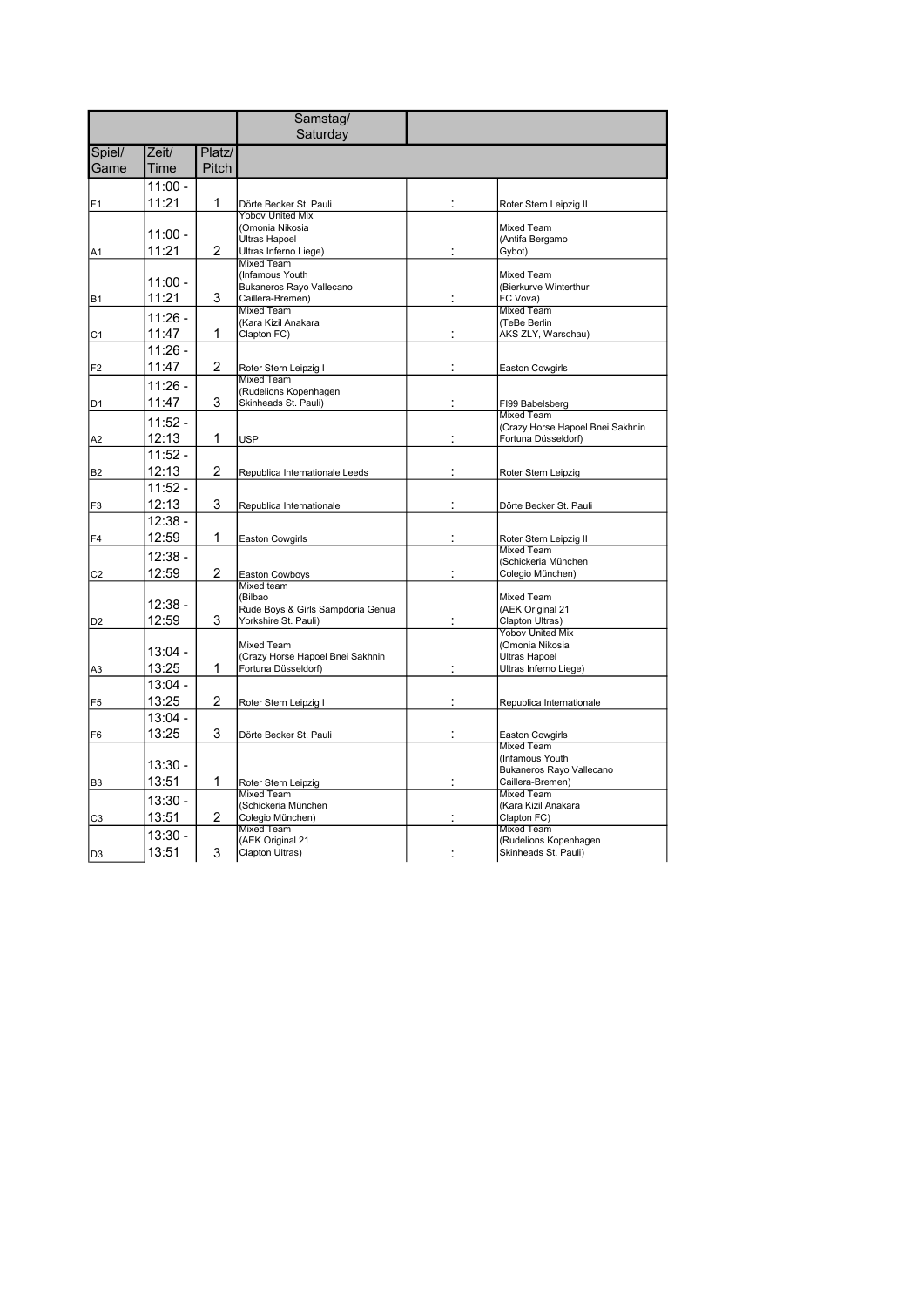|                |                    |                        | Pause/<br>break                                  |    |                                                           |
|----------------|--------------------|------------------------|--------------------------------------------------|----|-----------------------------------------------------------|
|                |                    |                        |                                                  |    |                                                           |
| Spiel/<br>Game | Zeit/<br>Time      | Platz/<br><b>Pitch</b> |                                                  |    |                                                           |
|                | $16:00 -$          |                        |                                                  |    |                                                           |
| F7             | 16:21              | 1                      | Roter Stern Leipzig II                           |    | Republica Internationale                                  |
|                | $16:00 -$          |                        |                                                  |    |                                                           |
| F8             | 16:21              | 2                      | Roter Stern Leipzig I<br><b>Yobov United Mix</b> |    | Dörte Becker St. Pauli                                    |
|                | 16:00 -            |                        | (Omonia Nikosia<br><b>Ultras Hapoel</b>          |    |                                                           |
| A4             | 16:21              | 3                      | Ultras Inferno Liege)<br><b>Mixed Team</b>       |    | USP                                                       |
|                |                    |                        | (Infamous Youth)                                 |    |                                                           |
| B4             | 16:26 -<br>16:47   | 1                      | Bukaneros Rayo Vallecano                         |    |                                                           |
|                |                    |                        | Caillera-Bremen)<br><b>Mixed Team</b>            |    | Republica Internationale Leeds                            |
|                | 16:26 -            |                        | (Kara Kizil Anakara                              |    |                                                           |
| C4             | 16:47              | 2                      | Clapton FC)                                      |    | Easton Cowboys                                            |
|                | $16:26 -$          |                        |                                                  |    |                                                           |
| F9             | 16:47              | 3                      | Republica Internationale                         |    | Easton Cowgirls                                           |
|                | $16:52 -$          |                        |                                                  |    |                                                           |
| F10            | 17:13              | 1                      | Roter Stern Leipzig II                           |    | Roter Stern Leipzig I<br>Mixed team                       |
|                | 16:52 -            |                        | Mixed Team                                       |    | (Bilbao                                                   |
|                | 17:13              | 2                      | (Rudelions Kopenhagen<br>Skinheads St. Pauli)    |    | Rude Boys & Girls Sampdoria Genua<br>Yorkshire St. Pauli) |
| D <sub>4</sub> |                    |                        |                                                  |    | <b>Mixed Team</b>                                         |
|                | $16:52 -$          |                        |                                                  |    | (Antifa Bergamo                                           |
| A5             | 17:13<br>$17:18 -$ | 3                      | <b>USP</b>                                       |    | Gybot)                                                    |
|                |                    | 1                      |                                                  |    |                                                           |
| F11            | 17:39<br>$17:18 -$ |                        | Dörte Becker St. Pauli                           |    | Roter Stern Leipzig II                                    |
|                | 17:39              | 2                      |                                                  |    |                                                           |
| F12            |                    |                        | Roter Stern Leipzig I                            |    | <b>Easton Cowgirls</b><br><b>Mixed Team</b>               |
|                | 17:18 -            |                        |                                                  |    | (Bierkurve Winterthur                                     |
| B5             | 17:39              | 3                      | Republica Internationale Leeds                   |    | FC Vova)<br><b>Mixed Team</b>                             |
|                | 17:44 -            |                        |                                                  |    | (TeBe Berlin                                              |
| C <sub>5</sub> | 18:05              | 1                      | Easton Cowboys<br>Mixed team                     |    | AKS ZLY, Warschau)                                        |
|                |                    |                        | (Bilbao                                          |    |                                                           |
|                | 17:44 -            |                        | Rude Boys & Girls Sampdoria Genua                |    |                                                           |
| D <sub>5</sub> | 18:05              | 2                      | Yorkshire St. Pauli)                             | t  | FI99 Babelsberg                                           |
|                | $17:44 -$          |                        |                                                  |    |                                                           |
| F13            | 18:05              | 3                      | Republica Internationale<br><b>Mixed Team</b>    |    | Dörte Becker St. Pauli<br><b>Mixed Team</b>               |
|                | $18:10 -$          |                        | (Antifa Bergamo                                  |    | (Crazy Horse Hapoel Bnei Sakhnin                          |
| A <sub>6</sub> | 18:31              | 1                      | Gybot)                                           |    | Fortuna Düsseldorf)                                       |
|                | $18:10 -$          |                        |                                                  |    |                                                           |
| F14            | 18:31              | 2                      | Easton Cowgirls                                  |    | Roter Stern Leipzig II                                    |
|                | $18:10 -$          |                        | <b>Mixed Team</b><br>(Bierkurve Winterthur       |    |                                                           |
| B6             | 18:31              | 3                      | FC Vova)                                         | İ. | Roter Stern Leipzig                                       |
|                | 18:36 -            |                        | <b>Mixed Team</b><br>(TeBe Berlin                |    | <b>Mixed Team</b><br>(Schickeria München                  |
| C6             | 18:57              | 1                      | AKS ZLY, Warschau)                               |    | Colegio München)                                          |
|                | 18:36 -            |                        |                                                  |    | <b>Mixed Team</b>                                         |
| D6             | 18:57              | 2                      | FI99 Babelsberg                                  | İ  | (AEK Original 21<br>Clapton Ultras)                       |
|                | 18:36 -            |                        |                                                  |    |                                                           |
| F15            | 18:57              | 3                      | Roter Stern Leipzig I                            |    | Republica Internationale                                  |